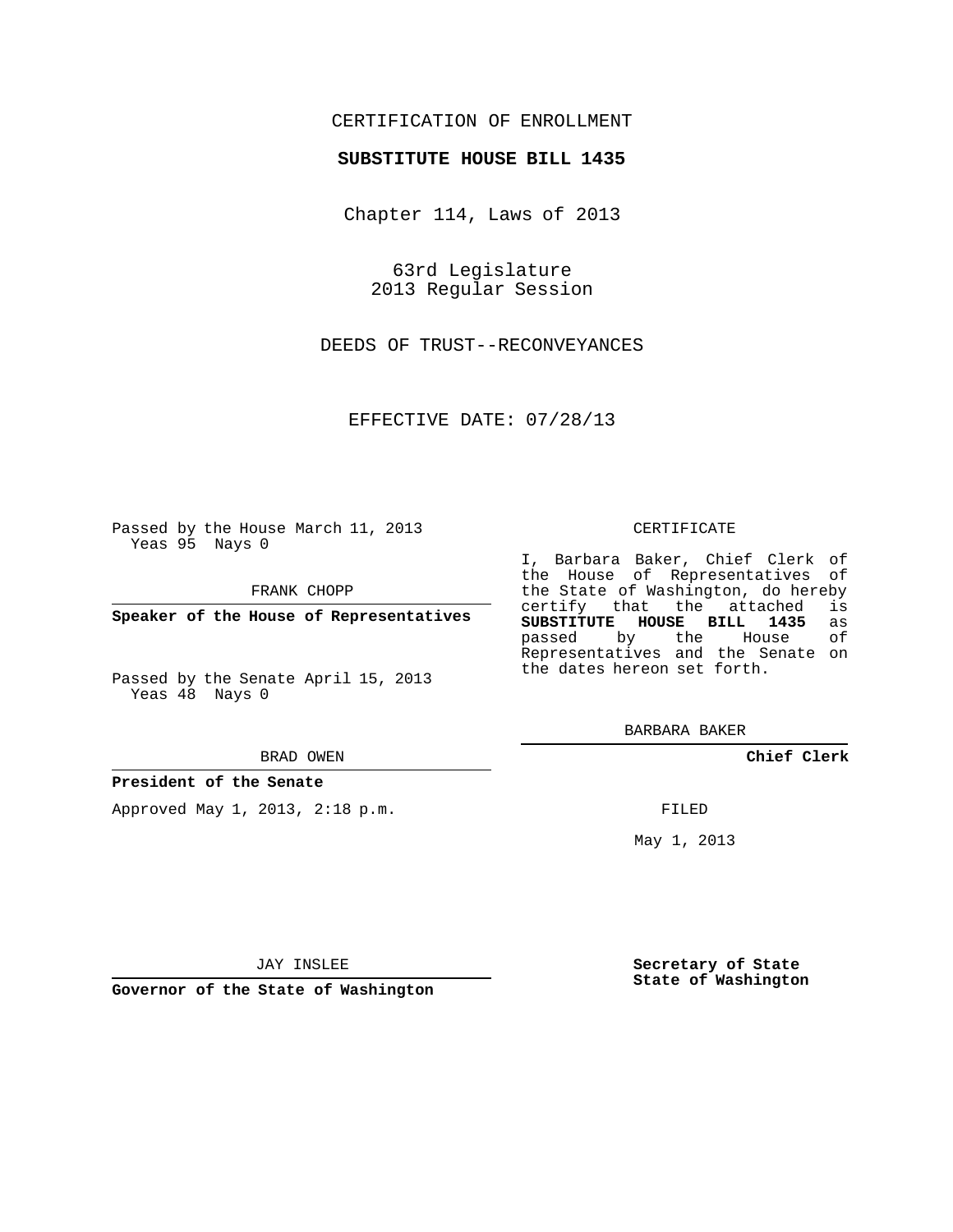# **SUBSTITUTE HOUSE BILL 1435** \_\_\_\_\_\_\_\_\_\_\_\_\_\_\_\_\_\_\_\_\_\_\_\_\_\_\_\_\_\_\_\_\_\_\_\_\_\_\_\_\_\_\_\_\_

\_\_\_\_\_\_\_\_\_\_\_\_\_\_\_\_\_\_\_\_\_\_\_\_\_\_\_\_\_\_\_\_\_\_\_\_\_\_\_\_\_\_\_\_\_

Passed Legislature - 2013 Regular Session

**State of Washington 63rd Legislature 2013 Regular Session**

**By** House Judiciary (originally sponsored by Representatives Goodman and Nealey)

READ FIRST TIME 02/22/13.

 1 AN ACT Relating to clarifying agency relationships in reconveyances 2 of deeds of trust; and amending RCW 61.24.110.

3 BE IT ENACTED BY THE LEGISLATURE OF THE STATE OF WASHINGTON:

 4 **Sec. 1.** RCW 61.24.110 and 1998 c 295 s 13 are each amended to read 5 as follows:

 (1) The trustee of record shall reconvey all or any part of the property encumbered by the deed of trust to the person entitled thereto on written request of the beneficiary, or upon satisfaction of the obligation secured and written request for reconveyance made by the beneficiary or the person entitled thereto.

11 (2) If the beneficiary fails to request reconveyance within the 12 sixty-day period specified under RCW 61.16.030 and has received payment 13 as specified by the beneficiary's demand statement, a title insurance 14 company or title insurance agent as licensed and qualified under 15 chapter 48.29 RCW, a licensed escrow agent as defined in RCW 18.44.011, 16 or an attorney admitted to practice law in this state, who has paid the 17 demand in full from escrow, upon receipt of notice of the beneficiary's 18 failure to request reconveyance, may, as agent for the person entitled